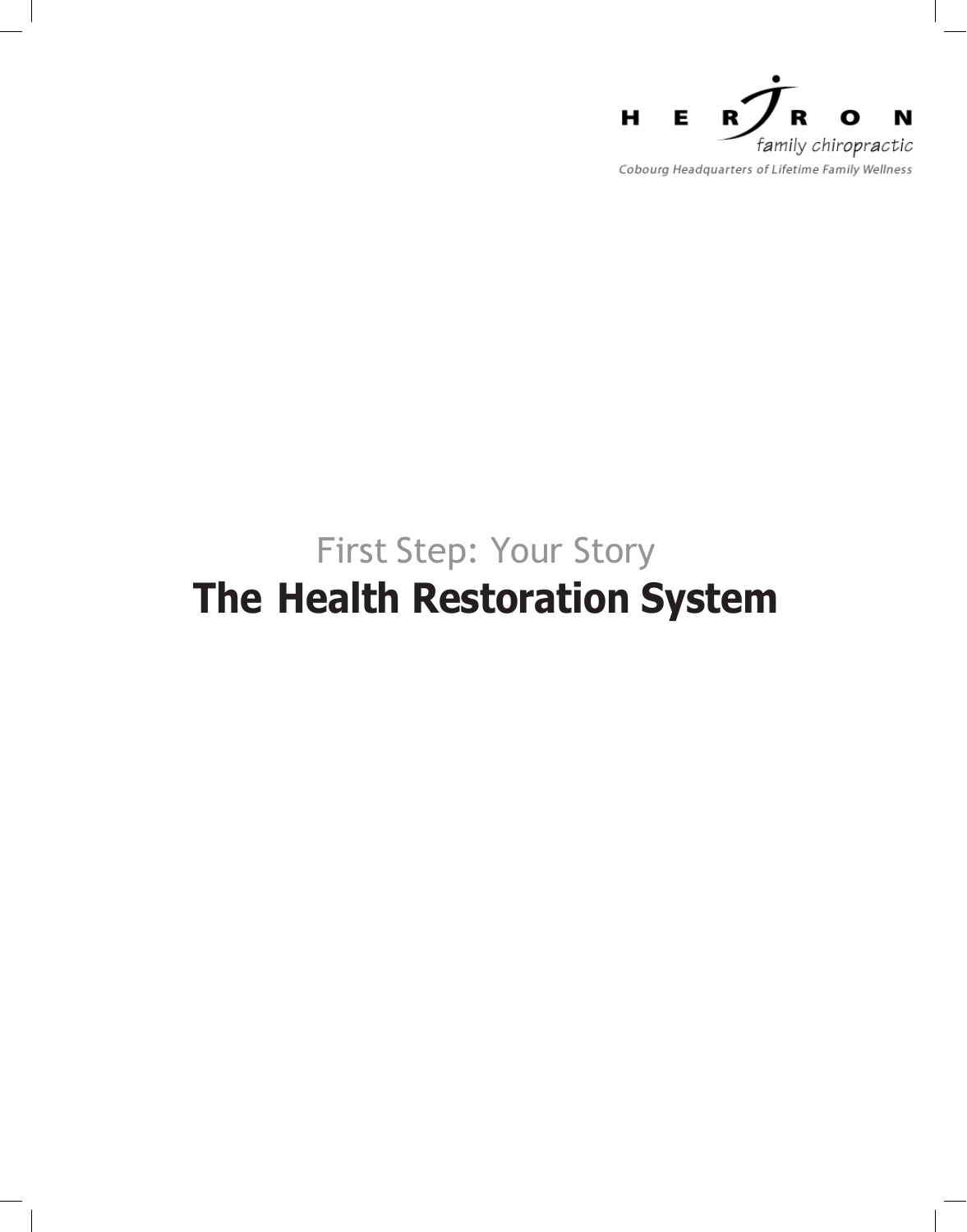# **THE HEALTH RESTORATION SYSTEM**

The **Health Restoration System** is a unique approach to achieving and maintaining optimal health.

Today in North America and the rest of the western world, the priority in health care is to help people after they are already sick. That is a backwards approach to health care, and it is why we are getting sicker and sicker. Recently a medical researcher stated it plainly, **"We are not living longer we are dying longer."** In other words, we have the capacity to keep people alive for longer and longer durations, but the majority of these people do not have a good quality of life. They cannot do most of the things that would allow them to live fulfilling lives.

Wouldn't it be great if we could work at staying healthy, instead of waiting to get sick? What if we could roll back the biological clock on the average person? What if 50 really was the new 40? Or 60 was the new 50?

What if we could set up a system to allow you to do things at the age of 50, that you thought were impossible to do at the age of 40, or 30 for that matter?

That is exactly what the **Health Restoration System** is designed to do. We are here to help you live longer and healthier, not die longer!!

How does the **Health Restoration System** work?

#### **1. DISCOVERY – HEALTH DANGERS**

Unique questions will lead to new answers.

We will begin by looking at the current state of your health and wellness. In essence, how are you doing right now? We will also ask you some detailed questions about your **history** and your **family health history.**

It is important to understand that your current health problem started years ago and was multi-factorial in origin. The only exception would be an acute trauma like a car accident or severe sports injury. Even with acute traumas the extent of the injuries is most often dependent on your health before the accident. Your answers to the following questions offer up clues to what dangers your body is currently encountering and will give us a base line for comparison to future outcomes.

#### **2. THE DISEASE CAUSATION ANALYSIS**

We will explore which lifestyle factors are affecting your overall health and your ability to live fully alive. It is a well-known fact that 80% of the risk factors for the two most feared killers; heart disease and cancer, are lifestyle related. The same is true for the majority of chronic illnesses affecting patients today.

Lets get started in understanding your problem and finding a solution.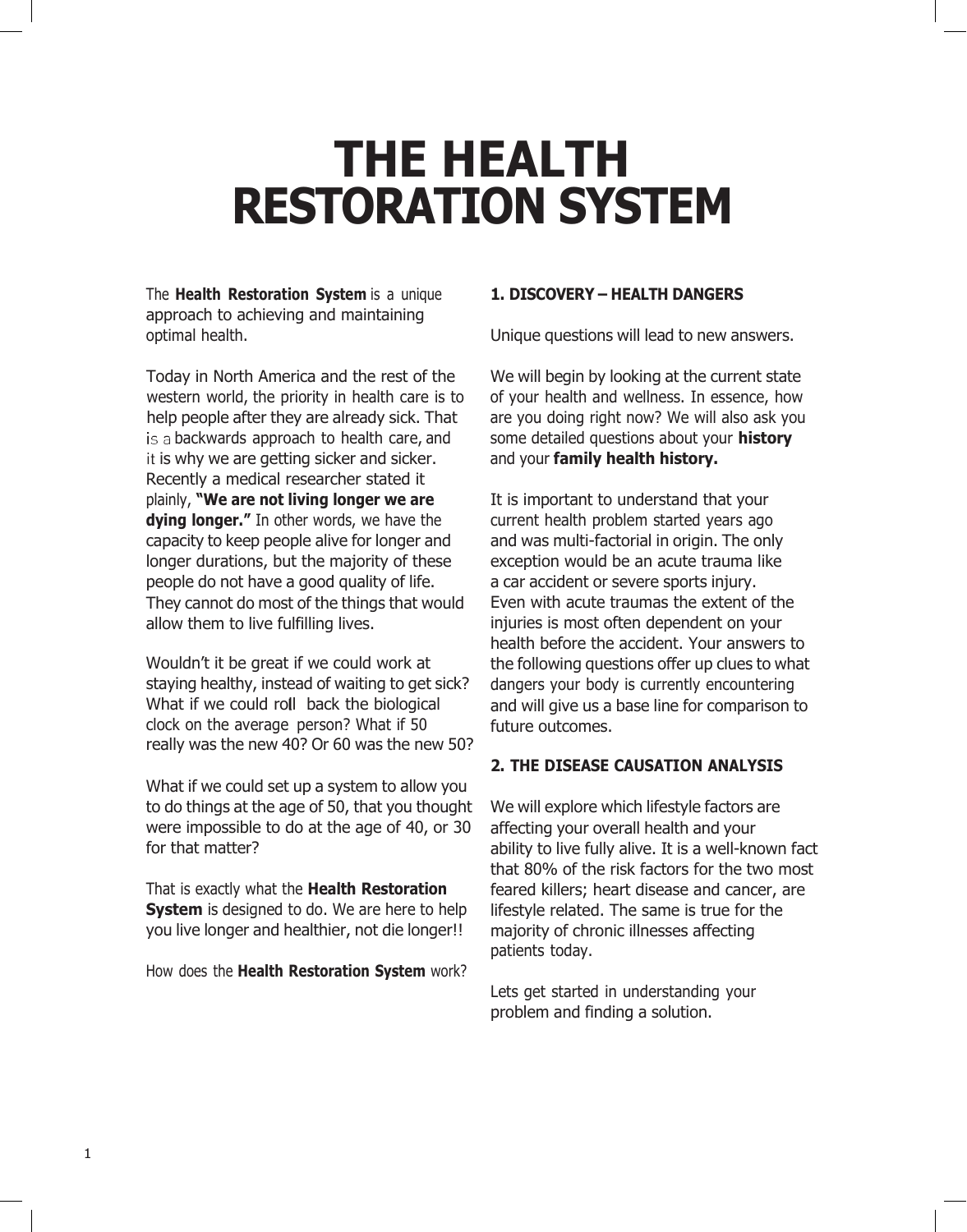# DISCOVERY - HEALTH DANGERS

#### PERSONAL INFORMATION

| Name:          |                 |                                               |                 |     |     |         |   |   |  |
|----------------|-----------------|-----------------------------------------------|-----------------|-----|-----|---------|---|---|--|
| Address:       |                 |                                               |                 |     |     |         |   |   |  |
| City:          |                 |                                               | Postal Code:    |     |     |         |   |   |  |
| Home #:        |                 | Age:                                          | Birth date: (M) | (D) | (Y) | Gender: | M | F |  |
| Workplace:     |                 | Office #:                                     | Occupation:     |     |     |         |   |   |  |
| Referred by:   |                 | O Single O Widowed O Married (SPOUSE'S NAME): |                 |     |     |         |   |   |  |
| # of Children: | and their ages: |                                               |                 |     |     |         |   |   |  |

#### PREVIOUS TRAUMAS

#### **MOTORIZED VEHICLE ACCIDENTS**

|                                                                                                                                                                                                                                | Year: Injuries: Installectual Library Sears                                                                                                                                                                                    |                          |
|--------------------------------------------------------------------------------------------------------------------------------------------------------------------------------------------------------------------------------|--------------------------------------------------------------------------------------------------------------------------------------------------------------------------------------------------------------------------------|--------------------------|
|                                                                                                                                                                                                                                | Year: Injuries: Installation of the Theorem Installation of the Theorem Installation of the Theorem Installation of the Theorem Installation of the Theorem Installation of the Theorem Installation of the Theorem Installati |                          |
| Year: when the control of the control of the control of the control of the control of the control of the control of the control of the control of the control of the control of the control of the control of the control of t | Injuries: The control of the control of the control of the control of the control of the control of the control of the control of the control of the control of the control of the control of the control of the control of th |                          |
|                                                                                                                                                                                                                                | 0 High Speed Collisions >40km/h?                                                                                                                                                                                               | 0 Vehicles unrepairable? |
| 0 Whiplash injury?                                                                                                                                                                                                             |                                                                                                                                                                                                                                | 0 Un-belted accident?    |

#### **FALLS**

| Broken bones and the state of the state of the state of the state of the state of the state of the state of the |
|-----------------------------------------------------------------------------------------------------------------|
|                                                                                                                 |
|                                                                                                                 |

#### **Falls from:**

0 Trees 0 Roof 0 Play structure 0 Bicycle

#### **POSTURES & HABITS**

0 Sitting >6 hours/day 0 Stomach sleeper 0 Head forward posture

#### **SPORTS & RECREATION:**

Sports injuries: \_\_

| Participation in High Impact Activities: |                 |              |  |  |
|------------------------------------------|-----------------|--------------|--|--|
| 0 Hockey                                 | 0 Wrestling     | 0 Basketball |  |  |
| 0 Running                                | 0 Mountain bike | 0 Climbing   |  |  |
| 0 Football                               | 0 Gymnastics    | $\mathbf{O}$ |  |  |

#### **OCCUPATIONAL STRESSES**

| Home injuries_ |  |  |
|----------------|--|--|

### My job requires: 0 Heavy Lifting **0 Awkward positions**

### 0 Repetitive stresses 0 Sitting long periods

### **BIRTH TRAUMA was your delivery**

| 0 Difficult | 0 Forceps | 0 C-section     |
|-------------|-----------|-----------------|
| 0 Epidural  | 0 Suction | 0 Resuscitation |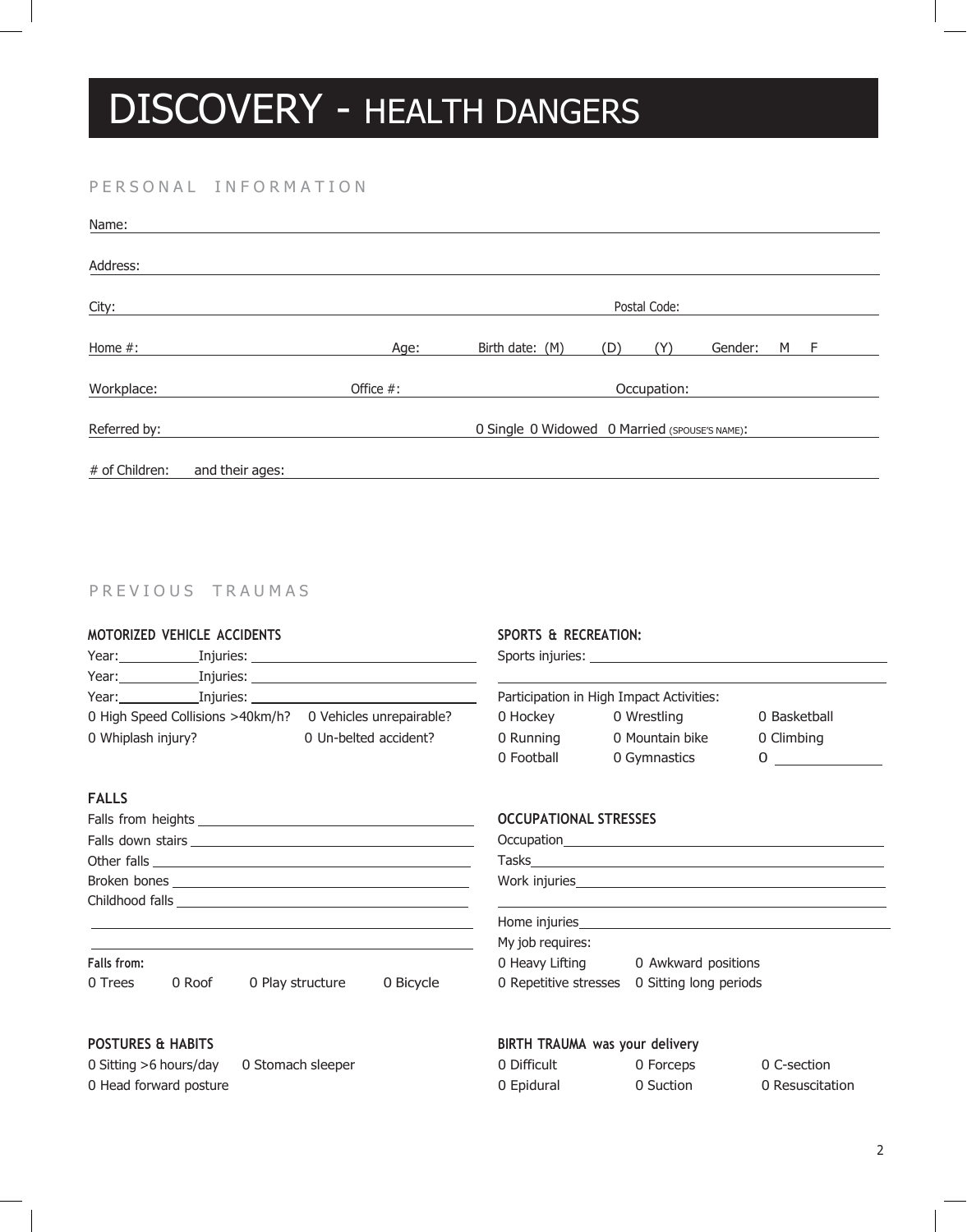## DISCOVERY - HEALTH DANGERS

#### **WHAT IS YOUR PRESENT HEALTH CONCERN?**



3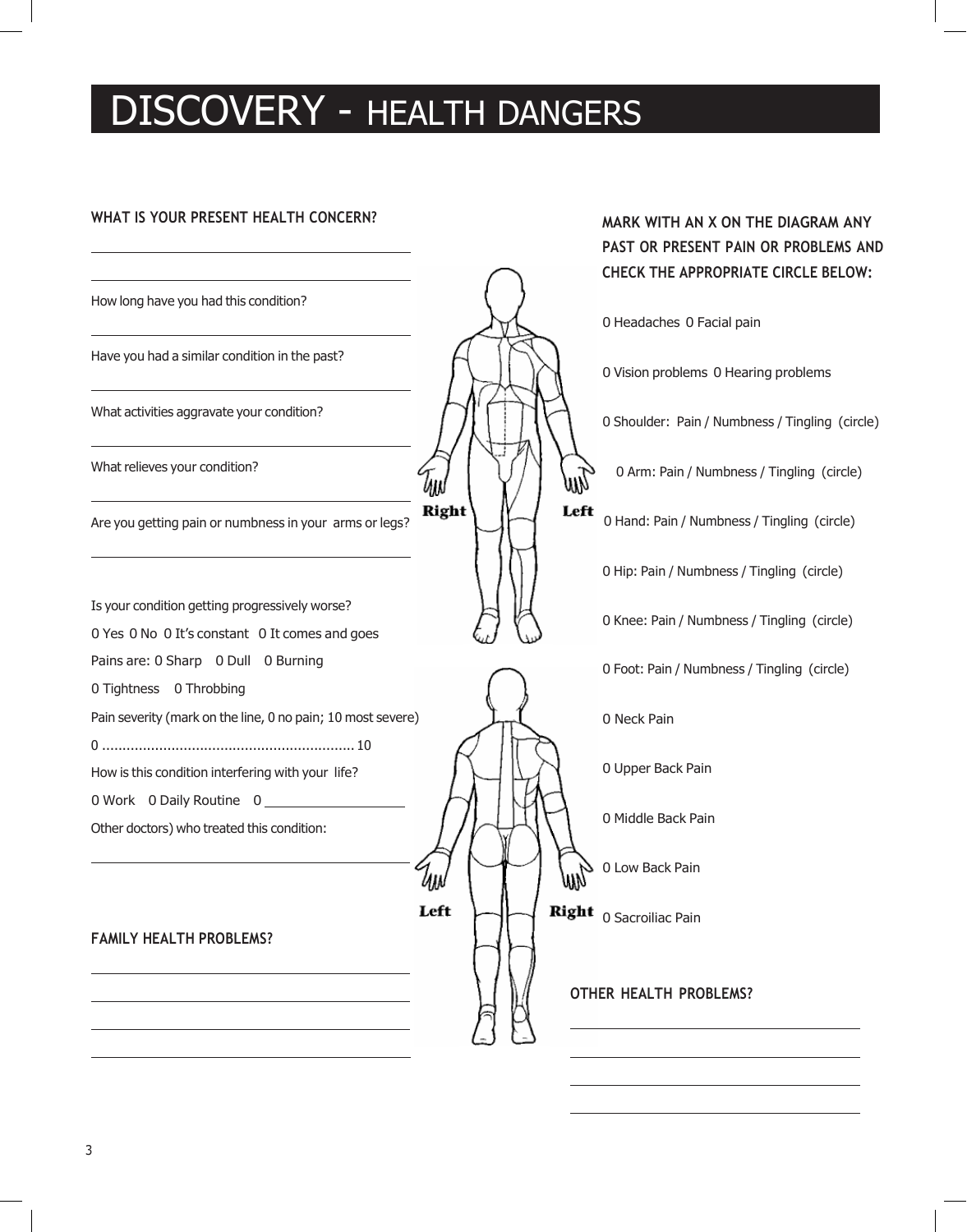## DISCOVERY - HEALTH DANGERS

#### **PLEASE CHECK ANY OF THE FOLLOWING SIGNS OF ORGAN MALFUNCTION OR DIS-EASE YOU HAVE EXPERIENCED:**

 Blurred /failing vision Deafness /ringing in ears Earaches Sore throat /tonsilitis Thyroid problems Sinus problems **Cardiovascular system** Chest Pain Shortness of Breath Heart Medication High Blood Pressure Medication High Cholesterol Medication Swelling of Legs **Respiratory system** Frequent bronchitis History of pneumonia Chronic cough Spitting up phlegm /blood Difficulty breathing Tuberculosis Pneumonia **Digestive system** Heartburn / indigestion Stomach Cramps Constipation /diarrhea Food Allergy Irritable Bowel Syndrome Crohn's Disease Ulcers Belching /gas Nausea or vomiting Liver /gall bladder trouble Colon trouble Black /bloody stool

#### **Musculoskeletal system**

- Painful Joints
- Painful Muscles
- Tendinitis
- Bursitis
- Arthritis

#### **Females Only**

 Painful menstruation 0 Excessive /irregular flow 0 Cramps or backaches 0 Abnormal discharge 0 Passed menopause 0 Miscarriages  $#$ 0 Currently pregnant? 0 Y 0 N 0 Date of last menstrual period:

- 
- 
- 

#### **General Symptoms**

 Fever / chills / sweats Frequent colds Fainting / dizziness Seizures / convulsions Headaches /migraine Neck pain /stiffness

 Tension across shoulders, L R Mid-back pain /stiffness Numbness /tinglining: hands /arms

**General Symptoms**

 Skin problems Tremors Loss of balance Unexplained weight loss/gain Anemia Alcoholism HIV/AIDS Loss of sleep Poor memory /concentration Learning disability Irritable /nervous /tension Depression /emotional problems Decreased energy / fatigue Tired /lethargic Autoimmune Disease Antibiotic Use Cancer: Allergies / Asthma Scoliosis / spinal curvature Low back pain / stiffness Faulty posture Painful tailbone Foot trouble, L R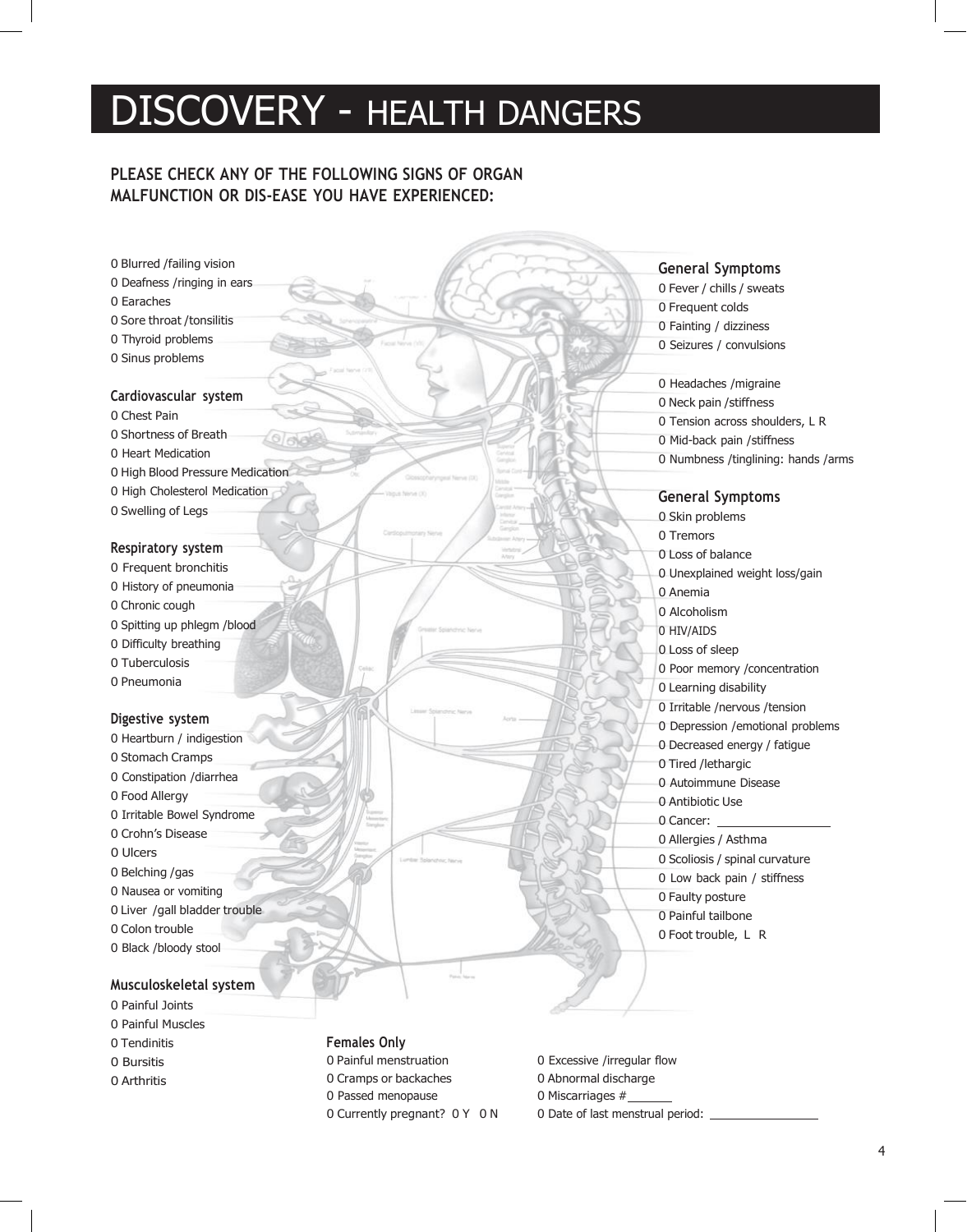#### PERSONAL INFORMATION

How has your condition affected your quality of life? \_\_\_\_\_\_\_\_\_\_\_\_\_\_\_\_\_\_\_\_\_\_\_\_\_\_

How has your condition affected you emotionally?<br>
How has your condition affected you emotionally?

How has your condition affected your family life and/or relationships?

If left uncorrected, how do you see your condition affecting your life over the next 1-5 years?

If you are a candidate for spinal reconstruction and if we were having this conversation 12 months from today, what has to happen over that time to make you feel happy with your progress?

What is your greatest motivation (other than pain) for seeking out a solution for your condition? (Mobility, quality of life, family, participation in sports, etc.)

Do you believe that this condition can improve? \_\_\_\_\_\_\_\_

#### **INFORMED CONSENT TO HE R R O N F A M I L Y CHIROPRACTIC ADJUSTMENTS AND CARE**

I understand that any insurance coverage is an arrangement between the insurance company and myself. I understand that your Chiropractic Clinic will prepare any necessary reports and forms to assist me in submitting a claim to the insurance company. Furthermore, I understand and agree that all services rendered, are charged directly to me and that I am personally responsible for payment.

Our goal is to locate and correct vertebral subluxation, thereby restoring normal function to the spine, and removing any interference to nerve function, and maximizing the transmission of nerve impulses from brain to body. While we often see dramatic improvements in many diseases and conditions by restoring function to the spine and removing nerve interference, Chiropractic is not a treatment of any disease condition.

I understand and I am informed that, as in all health care, in the practice of Chiropractic there are some possible risks to care including, but not limited to, minor strains and sprains, and disc injuries. Physicians, Chiropractors, Osteopaths and Physiotherapists are required to advise patients with neck problems of the following – there have been very rare incidents of injury to the vertebral artery during the course of treatment. This has caused strokes, or stroke-like occurrences, which are usually of a temporary nature. The chances of this happening are less than 1 in 5.8 million. Tests with or without X-Rays have been performed on you to minimize this risk to yourself. Chiropractic is considered to be one of the safest, most effective forms of therapy for neck conditions. If you have any questions about this, please ask your Chiropractor.

I have read the above statements and consent to treatment.

Signature **Date** 

#### **Consent to evaluate and adjust a minor child**

I, \_\_\_\_\_\_\_\_\_\_\_\_\_\_\_\_\_\_\_\_\_\_\_\_\_\_\_\_\_\_\_\_\_\_\_\_\_, being the parent / legal guardian of \_\_\_\_\_\_\_\_\_\_\_\_\_\_\_\_\_\_\_\_\_\_\_\_\_\_\_\_\_\_\_\_\_\_\_\_ have read and fully understand the above terms of acceptance and hereby grant permission for my child to receive chiropractic care. Date \_\_\_\_\_\_\_\_\_\_\_\_\_\_\_\_\_\_\_\_\_\_\_\_\_

HER/RON family chiropractic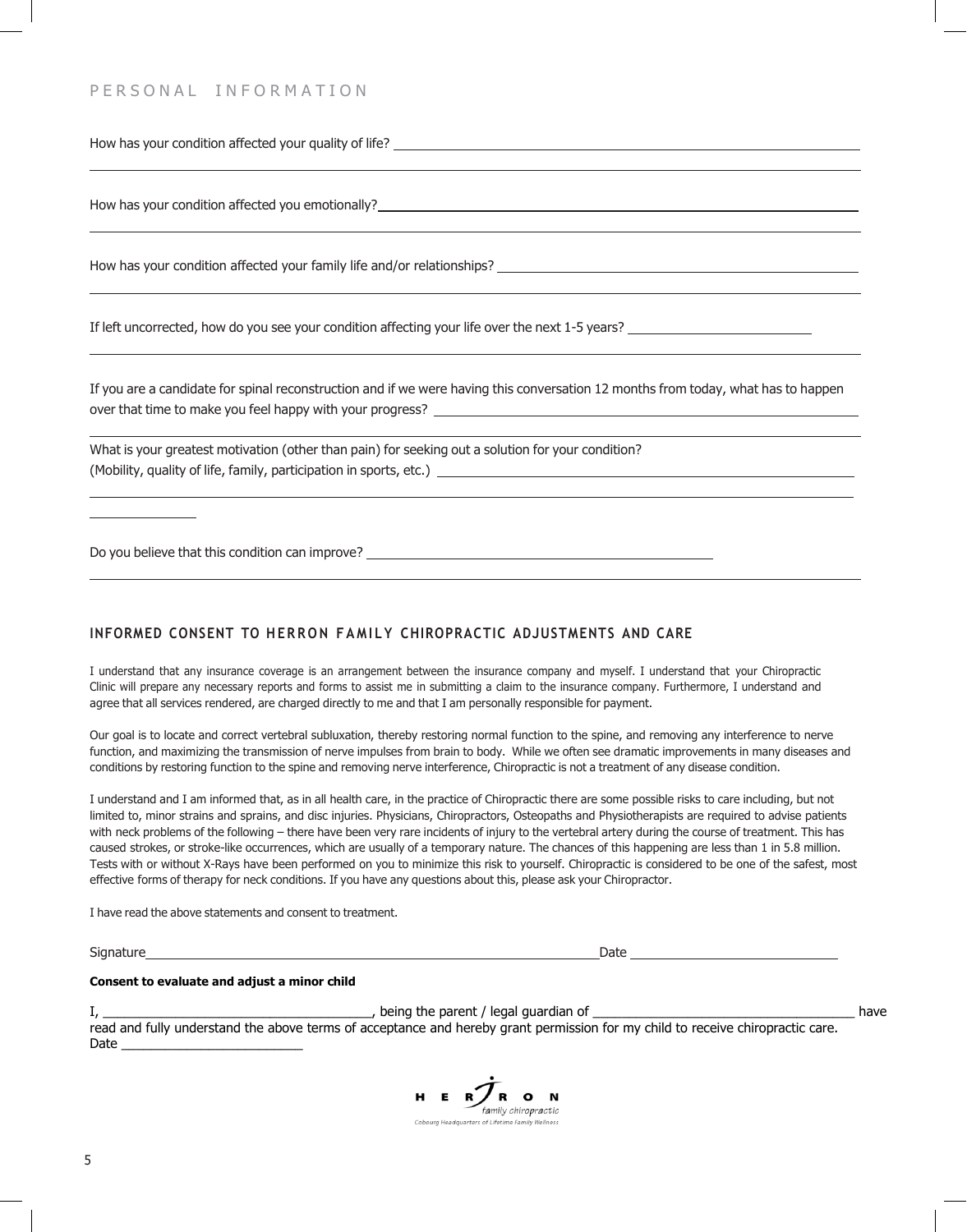## DISEASE CAUSATION ANALYSIS

#### **EXERCISE**

Do you participate in aerobic exercise at least

30 minutes per day? 0 0 days /week 0 1-2 days /week 0 3-4 days /week 0 5-7 days /week

Do you lift weights or do resistance training? 0 P90x 0 Crossfit

0 Gym

0 Other

What activities are you involved in that require balance?

0 0 None

How often do you stretch per week?

0 0 days /week 0 1-2 days /week 0 3-4 days /week 0 5-7 days /week

#### **EMOTIONAL STRESS**

Are you currently experiencing, or have you ever experienced significant stress in the following areas?

- 0 Marriage
- 0 Kids
- 0 Finances
- 0 Work

0 Elderly Parents - Caregiver

0 Recent Major Life Events (births, deaths) \_\_\_\_\_\_\_\_\_\_\_\_\_\_\_

#### **FAMILY HEALTH HISTORY**

What significant health concerns have your family members experienced?

Parents / Siblings:

Spouse / Partner: University of the Spouse / Partner:

Children:

#### **CHEMICAL STRESSES: NUTRITION**

Do you feel that you make healthy food choices? 0 Yes 0 No 0 Don't Know

Do you have a high intake of fruits and vegetables? 0 Yes 0 No 0 Don't Know

Do you have a high intake of lean meat for protein? 0 Yes 0 No 0 Don't Know

Are you at your ideal body weight? 0 Yes 0 No 0 Don't Know

#### **CHEMICAL STRESSES: TOXIC LOAD**

Do you presently, or have in the past: 0 Smoke? 0 Carry excessive weight? 0 Consume Alcohol? 0 Take recreational drugs?

#### **MEDICATIONS**

For what condition(s)?

#### **SURGERIES**

For what condition(s)? List (year performed) \_\_\_\_\_\_\_\_\_\_\_\_\_\_\_\_\_\_\_\_\_\_\_\_\_\_\_\_\_\_\_\_\_\_\_

Any other details that may assist the Doctor in understanding your lifestyle and health status: